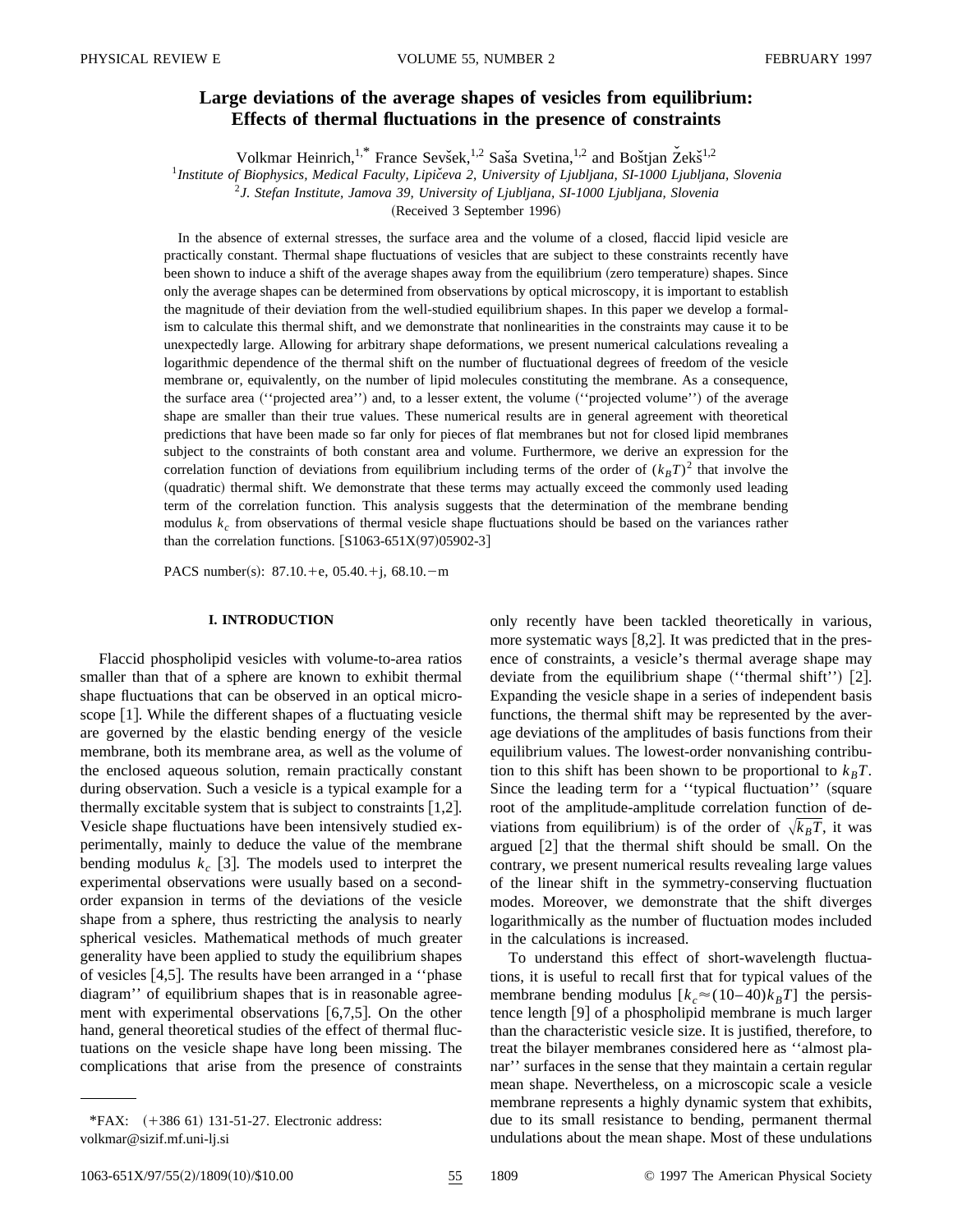are too fast and too small in amplitude to be resolved in a light microscope. Yet one has to be aware that an image of an apparently smooth vesicle membrane comprises a large number of superimposed ''microstates'' where each state is characterized by a differently curved membrane. Although the curvatures involved may be small, the contributions of the large number of independent fluctuation modes sum up to result in a considerable vesicle-size-dependent reduction of the visible, apparent membrane area. This entropic effect has been noted quite some time ago, and it has been studied in detail for flat pieces of nonstretchable membrane  $[10-13]$ but not yet for closed membranes including simultaneously both constraints of membrane area and vesicle volume. Considering an isolated membrane piece, it was shown that the amount of membrane area that is taken up by mostly invisible, short-wavelength undulations depends logarithmically on the number of fluctuation modes  $[10-13]$ . As a consequence, a logarithmic correction of the bending modulus was predicted  $[11–13]$ . Incorporating the decrease of effective area into force balance equations via an ''entropic tension,'' the bending modulus of lipid membranes could be deduced from low-pressure aspiration of vesicles into micropipettes  $[14]$ .

In these studies, the effective reduced area was taken to be the mean area of the ''projection'' of the fluctuating membrane piece onto a plane, resulting in the notion of the ''projected area.'' Naturally, this plane projection is also the *average shape* of the membrane piece. Analogously, we identify a vesicle's projected area with the area of its thermal average shape, while the volume of the average shape is taken to be the ''projected vesicle volume.'' In this paper, we set up a numerical formalism to obtain the average vesicle shape by calculating the expectation values of the amplitudes of the chosen set of basis functions describing the vesicle shape. This is done in two steps. First, the equilibrium shape is obtained by minimizing the membrane bending energy at constant values of membrane area and vesicle volume. Second, the linear averages of those deviations from the equilibrium shape that conserve both constraints are calculated. Both parts of the calculation are carried out using consistently the same set of basis functions. This calculation gives us, at the same time, the values of the projected membrane area and the projected vesicle volume as well as their logarithmic dependence on the number of fluctuation modes.

As another important consequence of the large thermal shift, we reconsider the calculation of the correlation function  $\lceil 15 \rceil$  of a fluctuating vesicle. The shift may be expected to enter this function in terms that are of higher order than the commonly used leading term proportional to  $k_B T$ . We outline a procedure to calculate the  $(k_B T)^2$  contributions to the correlation function that contain the shift quadratically, and we show that they may indeed exceed the leading term. This procedure enables us to evaluate correctly the visible shape fluctuations represented by the mean-square deviations from the mean shape (variances).

The paper is organized as follows. In Sec. II we outline the theoretical basis for our treatment of constrained fluctuations in general terms and we derive the expressions to calculate the thermal shift as well as the correlation function. The application of this formalism to the numerical computation of the thermal average shape of a fluctuating vesicle is explained in Sec. III. Section IV presents the numerical results and discusses implications for related experiments. It is followed by a short conclusion given in Sec. V.

## **II. CONSTRAINED FLUCTUATIONS**

The problem of constrained fluctuations is not specific to vesicle shapes; therefore, we will explain our treatment in general terms in the following. We start from an energy potential  $W = W(x_1, ..., x_n)$  and  $\alpha$  constraints  $(\alpha \leq n)$  given by  $D_i(x_1, \ldots, x_n)=0$   $(j=1,\ldots, \alpha)$ . In the case of vesicle shape fluctuations, the variables  $(x_1, \ldots, x_n)$  will be the amplitudes of independent, orthonormal basis functions. For a physical system in general, we identify them with Cartesian coordinates in an *n*-dimensional Euclidean phase space with basis vectors  $\mathbf{i}_i$  ( $i=1,\ldots,n$ ).

The states within this phase space that simultaneously satisfy all  $\alpha$  constraints form the  $(n-\alpha)$ -dimensional subspace of *accessible* states, meaning that the system is bound to move exclusively within this subspace. Considering only the energies associated with points in this subspace, an equilibrium state is characterized by a minimum of the energy *W* with respect to any other *accessible* state in the vicinity of this point. We assume that the subspace of accessible states is "well behaved" near equilibrium, i.e. (in the language of differential geometry), that it is an  $(n - \alpha)$ -dimensional Riemannian manifold  $M^{n-\alpha}$  that is continuous and differentiable at least to order  $3$  (a ''hypersurface'' embedded in the *n*-dimensional phase space). This hypersurface is represented in parameter form by

$$
\mathbf{S}(q_1,...,q_{n-\alpha}) = x_1(q_1,...,q_{n-\alpha})\mathbf{i}_1 + \cdots + x_n(q_1,...,q_{n-\alpha})\mathbf{i}_n, \qquad (1)
$$

where the  $q_k$  ( $k=1,\ldots,n-\alpha$ ) are affine curvilinear coordinates adopted to this surface. The origin of the new reference frame is chosen at the equilibrium point (denoted below by the index  $0$ ), so that the equilibrium state is represented by  ${\bf S}(0, \ldots, 0).$ 

For the treatment of thermal fluctuations we need to consider only small deviations from equilibrium. Thus we may replace the functions  $x_i(q_1,...,q_{n-\alpha})$   $[i=1,...,n;$  Eq. (1) by their expansions around the equilibrium point. For reasons that will become evident below, this expansion is made up to the third-order terms in  $q_k$ , i.e.,

$$
\Delta x_i(q_1,...,q_{n-\alpha}) = \sum_{k}^{n-\alpha} a_k^i q_k + \frac{1}{2} \sum_{k_1}^{n-\alpha} \sum_{k_2}^{n-\alpha} b_{k_1k_2}^i q_{k_1} q_{k_2}
$$
  
+ 
$$
\frac{1}{6} \sum_{k_1}^{n-\alpha} \sum_{k_2}^{n-\alpha} \sum_{k_3}^{n-\alpha} c_{k_1k_2k_3}^i q_{k_1} q_{k_2} q_{k_3},
$$
(2)

with the expansion coefficients  $a_k^i \equiv (\partial x_i/\partial q_k)|_0$ ,  $b_{k_1k_2}^i$  $\equiv (\partial^2 x_i / \partial q_{k_1} \partial q_{k_2})|_0$ , and  $c^i_{k_1 k_2 k_3} \equiv (\partial^3 x_i / \partial q_{k_1} \partial q_{k_2} \partial q_{k_3})|_0$ . (Here and in the following we denote by  $\Delta$  the deviations from equilibrium. Furthermore, throughout the paper the starting index of all sums is 1 and is omitted.) Based on Eq. (2), we are able to express both the thermal shift  $\langle \Delta x_i \rangle$  as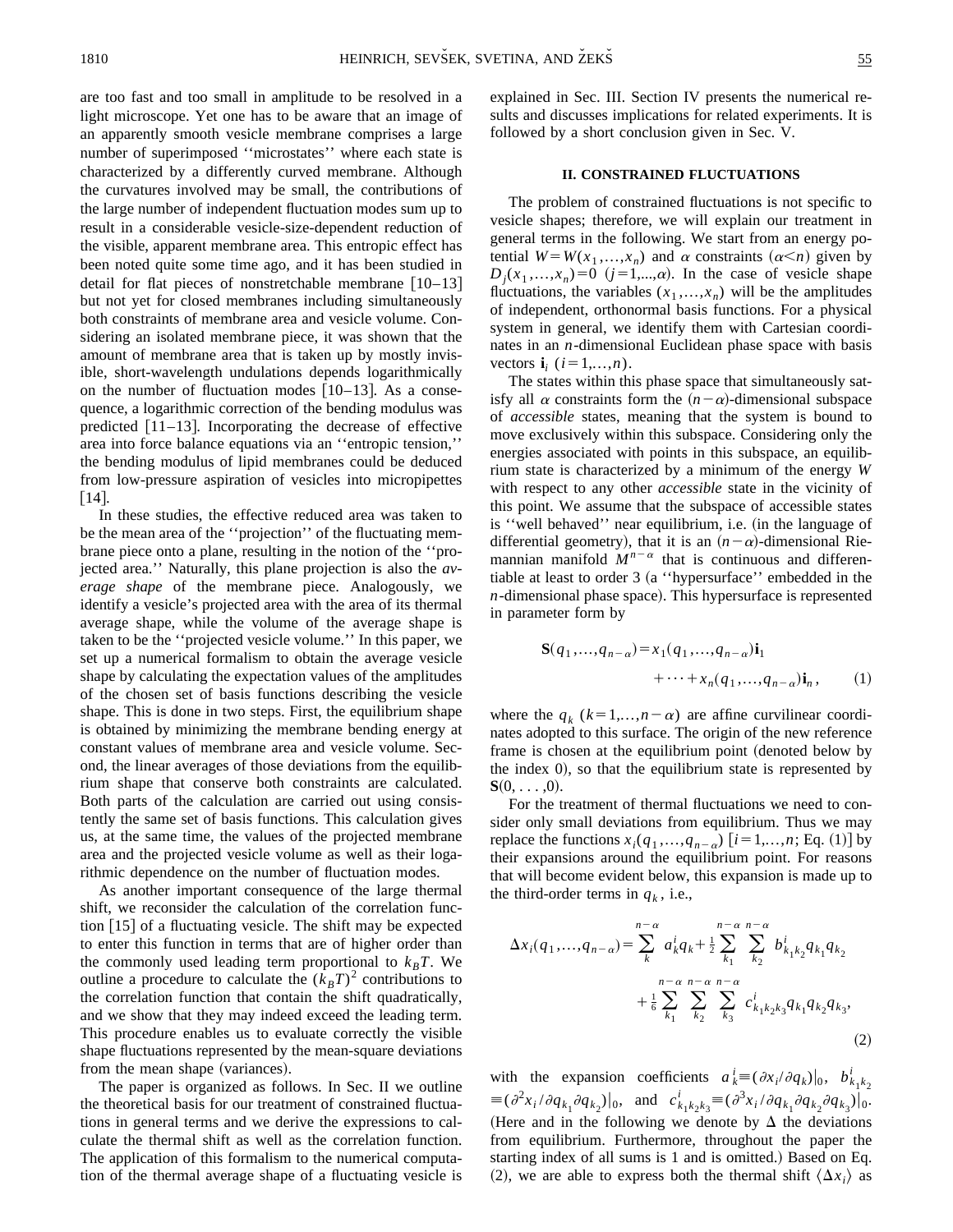well as the correlation function  $\langle \Delta x_{i_1} \Delta x_{i_2} \rangle$  in terms of expectation values involving only the new coordinates  $q_k$ .

So far, the expansion coefficients  $a_k^i$ ,  $b_{k_1k_2}^i$ , and  $c_{k_1k_2k_3}^i$ define curvilinear coordinates *qk* spanning an arbitrary  $(n-\alpha)$ -dimensional surface containing the equilibrium point. By imposing appropriate conditions on these expansion coefficients, we will, in the following,  $(i)$  ensure that the states forming this surface fulfill the constraints, (ii) choose suitable directions for (the tangents to) the coordinates  $q_k$  at equilibrium, and (iii) ensure that the coordinates  $q_k$  are orthonormal. The first requirement is fulfilled (up to third order at equilibrium) if the first, second, and third derivatives of all at equilibrium) if the first, second, and third derivatives of all constraints  $\tilde{D}_j$  with respect to the  $q_k$  vanish at equilibrium. (The tilde is used to denote the functional dependence on  $q_k$ .) Thus

$$
\frac{\partial \widetilde{D}_j}{\partial q_k}\bigg|_0 = \sum_i^n \frac{\partial D_j}{\partial x_i}\bigg|_0 a_k^i = 0,
$$
\n(3a)

$$
\frac{\partial^2 \widetilde{D}_j}{\partial q_{k_1} \partial q_{k_2}}\bigg|_0 = \sum_{i_1}^n \sum_{i_2}^n \frac{\partial^2 D_j}{\partial x_{i_1} \partial x_{i_2}} \bigg|_0 a_{k_1}^{i_1} a_{k_2}^{i_2} + \sum_{i}^n \frac{\partial D_j}{\partial x_i} \bigg|_0 b_{k_1 k_2}^i = 0,
$$
\n(3b)

and

$$
\frac{\partial^3 \widetilde{D}_j}{\partial q_{k_1} \partial q_{k_2} \partial q_{k_3}}\Big|_0 = \sum_{i_1}^n \sum_{i_2}^n \sum_{i_3}^n \frac{\partial^3 D_j}{\partial x_{i_1} \partial x_{i_2} \partial x_{i_3}}\Big|_0 a_{k_1}^{i_1} a_{k_2}^{i_2} a_{k_3}^{i_3} + \sum_{i_1}^n \frac{\partial D_j}{\partial x_i}\Big|_0 c_{k_1 k_2 k_3}^i + \sum_{i_1}^n \sum_{i_2}^n \frac{\partial^2 D_j}{\partial x_{i_1} \partial x_{i_2}}\Big|_0
$$
  
 
$$
\times (a_{k_1}^{i_1} b_{k_2 k_3}^{i_2} + a_{k_2}^{i_1} b_{k_1 k_3}^{i_2} + a_{k_3}^{i_1} b_{k_1 k_2}^{i_2}) = 0,
$$
 (3c)

where  $j=1, ..., \alpha$  and  $k, k_{1,2,3}=1,...,n-\alpha$ .

Through the functions  $\Delta x_i(q_1, \ldots, q_{n-\alpha})$  [Eq. (2)] the thermal energy of accessible states may be expressed as a function of new coordinates  $\Delta W = \Delta W(q_1, \ldots, q_{n-\alpha})$ . Assuming that *this* energy potential (i.e., *of accessible states*) has a harmonic shape near equilibrium, we neglect all higher-than-second-order terms in the energy expansion around equilibrium. For arbitrarily chosen coordinates  $q_k$ , the matrix of second derivatives of the energy with respect to those deviations that conserve the constraints (i.e., with respect to the  $q_k$ ) is then diagonalized. Suppose we have chosen the coordinates  $q_k$  in such a way that this matrix is already diagonal [by requiring that the tangent vectors at equilibrium,  $(\partial S/\partial q_k)|_0$ , have the same directions as the equilibrium,  $(\partial \mathbf{S}/\partial q_k)|_0$ , have the same directions as the eigenvectors of this matrix]. Then,  $(\partial^2 \widetilde{W}/\partial q_j \partial q_k)|_0 = \delta_{jk} \gamma_k$ , where the  $\gamma_k$  denote the eigenvalues, and

$$
\Delta \widetilde{W}(q_1,\ldots,q_{n-\alpha}) = \frac{1}{2} \sum_{k}^{n-\alpha} \gamma_k q_k^2.
$$
 (4)

The calculation of the eigenvalues  $\gamma_k$  is consistent with a second-order expansion of the constraints. Thus it would require one to include only the terms up to second order in  $q_k$ in the expansion  $(2)$ . However, in the following we will in-

clude all those terms [up to the order of  $(k_B T)^2$ ] in the calculation of the correlation function that originate from up to fourth-order deviations in the space of  $q_k$ , which makes it necessary to include also the third-order terms in the expan $sion (2).$ 

Assuming that the states allowed by the constraints are *homogeneously distributed* within the hypersurface of accessible states, the average of an arbitrary function  $f(x_1, \ldots, x_n)$ over all accessible states is given by

$$
\langle f \rangle = \frac{\int_{M^{n-\alpha}} \widetilde{f} \exp(-\beta \Delta \widetilde{W}) dq}{\int_{M^{n-\alpha}} \exp(-\beta \Delta \widetilde{W}) dq}.
$$
 (5)

The probability of an accessible state has been assumed to be given by the Boltzmann distribution, i.e.,  $\beta = 1/k_B T$ , and  $dq \equiv dq_1 dq_2 \cdots dq_{n-\alpha}$ .] Note that Eq. (5) is only correct if the volume element in the *q* space does not depend on the position within this space. This is achieved by requiring that the coordinates  $q_k$  form an orthonormal coordinate system at every point of the *q* space or, in other words, that the tangent vectors  $\partial S/\partial q_k$  be everywhere orthonormal. It would be cumbersome to enforce this condition strictly; instead, we will require orthonormality ''up to third order'' at equilibrium. Thus we require  $(\partial \mathbf{S}/\partial q_k \cdot \partial \mathbf{S}/\partial q_j)|_0 = \delta_{jk}$  (the orthogonality part of this condition is already contained in the requirement that the directions of tangent vectors at equilibrium coincide with those of eigenvectors) and, furthermore, that the first and second derivatives of this orthonormality condition vanish at equilibrium. The resulting conditions for the expansion coefficients  $a_k^i$ ,  $b_{k_1k_2}^i$ , and  $c_{k_1k_2k_3}^i$  read (where  $k_{1,2,3,4}$  $=1,\ldots,n-\alpha$ 

$$
\sum_{i}^{n} a_{k_1}^{i} a_{k_2}^{i} = \delta_{k_1 k_2},
$$
 (6a)

$$
\sum_{i}^{n} a_{k_1}^{i} b_{k_2 k_3}^{i} = 0,
$$
 (6b)

$$
\sum_{i}^{n} (b_{k_1k_2}^{i} b_{k_3k_4}^{i} + a_{k_1}^{i} c_{k_2k_3k_4}^{i}) = 0.
$$
 (6c)

Eventually, by combining the conditions  $(3a)$ – $(3c)$  and  $(6a)$ – ~6c! with our choice for the directions of tangent vectors at equilibrium, the system of curvilinear coordinates  $q_k$  has been completely defined.

en completely defined.<br>Identifying *f* in Eq. (5) with  $\Delta x_i$ , replacing  $\Delta x_i$  by the expansion  $(2)$ , inserting Eq.  $(4)$ , and evaluating the resulting integrals up to the second order in  $q$ , the thermal shift in the original Cartesian coordinates is obtained up to terms of the order of  $k_BT$  as

$$
\langle \Delta x_i \rangle = \frac{k_B T}{2} \sum_{k}^{n-\alpha} \frac{b_{kk}^i}{\gamma_k}.
$$
 (7)

In the same way, but including also the  $(k_B T)^2$  terms generated by fourth-order *q* terms, the correlation function is found to be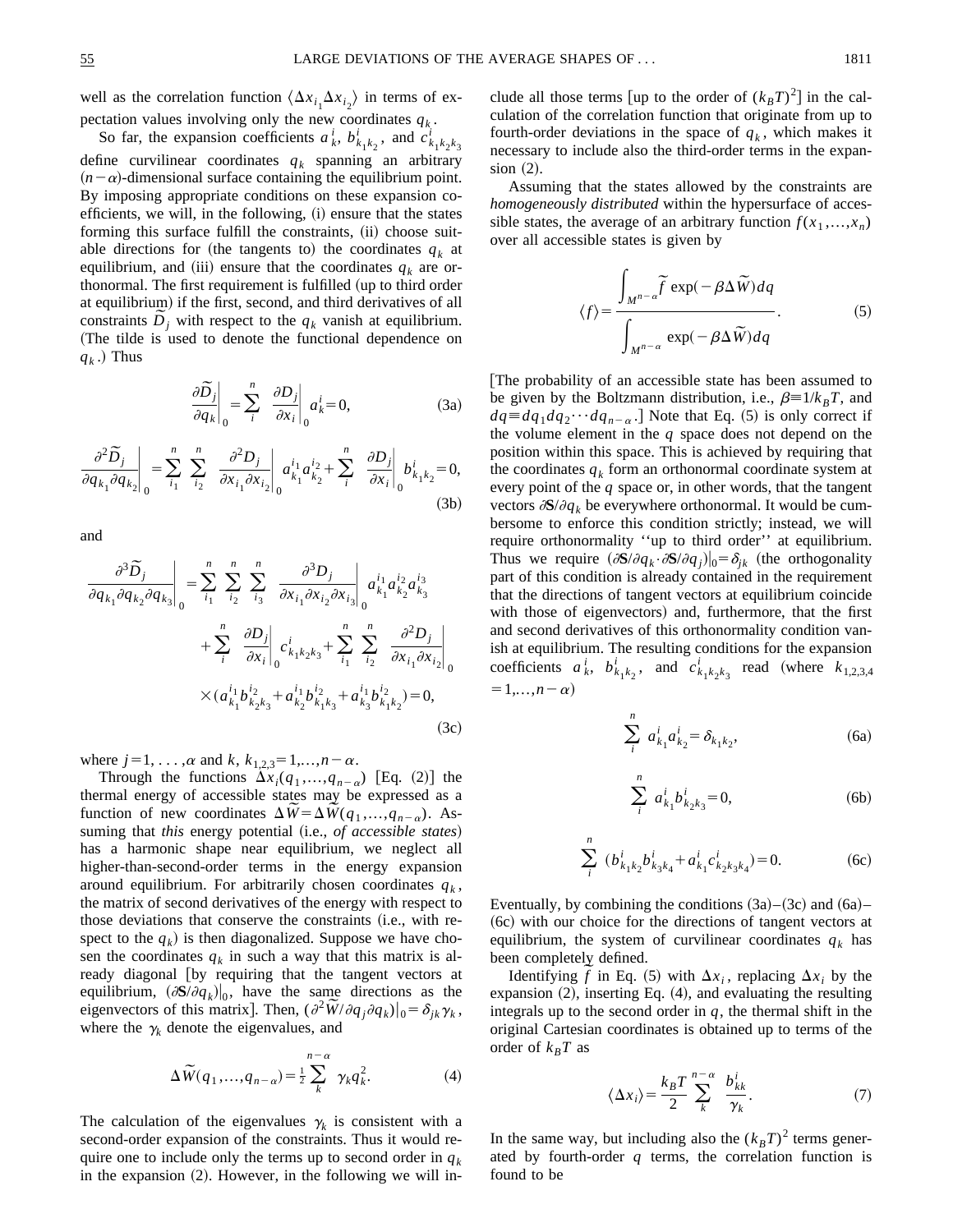^D*xi*<sup>1</sup> D*xi*<sup>2</sup> &5*kBT*( *k <sup>n</sup>*2<sup>a</sup> *ak i*1*ak i*2 g*k* 1 ~*kBT*! 2 <sup>2</sup> ( *k*1 *n*2<sup>a</sup> ( *k*2 *<sup>n</sup>*2<sup>a</sup> *ak*<sup>1</sup> *<sup>i</sup>*<sup>1</sup> *ck*1*k*2*k*<sup>2</sup> *<sup>i</sup>*<sup>2</sup> <sup>1</sup>*ak*<sup>1</sup> *<sup>i</sup>*<sup>2</sup> *ck*1*k*2*k*<sup>2</sup> *<sup>i</sup>*<sup>1</sup> <sup>1</sup>*bk*1*k*<sup>2</sup> *<sup>i</sup>*<sup>1</sup> *bk*1*k*<sup>2</sup> *<sup>i</sup>*<sup>2</sup> 1 <sup>1</sup> <sup>2</sup> *bk*1*k*<sup>1</sup> *<sup>i</sup>*<sup>1</sup> *bk*2*k*<sup>2</sup> *i*2 <sup>g</sup>*k*<sup>1</sup> <sup>g</sup>*k*<sup>2</sup> <sup>5</sup>*kBT*( *k <sup>n</sup>*2<sup>a</sup> *ak i*1*ak i*2 g*k* 1^D*xi*<sup>1</sup> &^D*xi*<sup>2</sup> &1 ~*kBT*! 2 <sup>2</sup> ( *k*1 *n*2<sup>a</sup> ( *k*2 *<sup>n</sup>*2<sup>a</sup> *ak*<sup>1</sup> *<sup>i</sup>*<sup>1</sup> *ck*1*k*2*k*<sup>2</sup> *<sup>i</sup>*<sup>2</sup> <sup>1</sup>*ak*<sup>1</sup> *<sup>i</sup>*<sup>2</sup> *ck*1*k*2*k*<sup>2</sup> *<sup>i</sup>*<sup>1</sup> <sup>1</sup>*bk*1*k*<sup>2</sup> *<sup>i</sup>*<sup>1</sup> *bk*1*k*<sup>2</sup> *i*2 <sup>g</sup>*k*<sup>1</sup> <sup>g</sup>*k*<sup>2</sup> . ~8!

These results illustrate how nonlinearities in the constraints may qualitatively affect the behavior of the system. The first-order coefficients  $a_k^i$ , which are determined by the linearized constraints, define the  $(n - \alpha)$ -dimensional tangent ''plane'' to the hypersurface of accessible states at equilibrium, i.e., the tangent space that is spanned by the eigenvectors of the matrix of second derivatives of the energy with respect to deviations that conserve the constraints. This tangent space represents a first-order approximation to the hypersurface of accessible states and it is related to any  $(n - \alpha)$ dimensional subspace spanned by a subset of original Cartesian coordinates *x<sub>i</sub>* by a mere linear transformation. On the other hand, whenever the constraints are nonlinear, the hypersurface of accessible states is *curved*. In this case, projections of the accessible states (which were assumed to be homogeneously distributed within this hypersurface) onto the Cartesian coordinate axes *xi* result in a *nonuniform density* of (projected accessible) states along these axes. This effect causes the energy potential to be asymmetric with respect to the  $x_i$ , which results in the nonvanishing thermal shift. It is important to note that this effect is purely geometrical, i.e., it depends only on the shape of the hypersurface of accessible states but not on the temperature. Mathematically, this effect is reflected by the higher-than-firstorder coefficients in the nonlinear transformation Eq.  $(2)$ .

The fact that the thermal shift is proportional to  $k_B T$ , whereas a ''typical fluctuation'' given by the leading term of  $\langle \Delta x_{i_1} \Delta x_{i_2} \rangle^{1/2}$  is of the order of  $(k_B T)^{1/2}$ , has led to the conclusion  $[2]$  that the shift is small. However, given that the shift  $[Eq. (7)]$  and the leading term of the correlation function  $[Eq. (8)]$  depend on different, independent coefficients, it is important to establish also the magnitudes of these coefficients. In the case of vesicle shape fluctuations, we have found that for some values of *i* and *k* the coefficients  $b_{kk}$ may actually be two orders of magnitude larger than the  $a_k^i$ . In this case, the nonlinearities in the constraints generate quite large values of the thermal shift. These nonlinearities do not enter the leading term of the correlation function, yet one would expect that in this case, they also have a significant effect on this function. To establish the importance of this effect, we have included the  $(k_B T)^2$  terms in the derivation of Eq.  $(8)$ . The result shows that the thermal shift affects the correlation function directly in form of the products  $\langle \Delta x_{i_1} \rangle \langle \Delta x_{i_2} \rangle$ . These products may not be neglected if the shift is large. On the other hand, we will assume in the following that the nonlinearities of the constraints are represented to a good approximation by the second-order coefficients  $b_{kk}^i$ , and we will not attempt to include terms of even higher order (which would be practically impossible in the numerical calculations). For vesicle shape fluctuations, we have calculated for a few representative examples also the coefficients  $b_{k_1k_2}^i$  with  $k_1 \neq k_2$ , and we found them to be always significantly smaller than the values of the  $b_{kk}^{i}$ . For these reasons it seems to be justified to assume that the last  $(k_B T)^2$  term on the right-hand side of Eq. (8) is small compared to the sum of the other two contributions, and so we will omit it in the following.

### **III. AVERAGE VESICLE SHAPE**

Let us now apply this theoretical framework to the calculation of the average shape of a fluctuating vesicle. We consider vesicle shapes of *arbitrary symmetry*, with the *only restriction* that the shapes are single-valued functions of the spherical angles. Then, the shape can be described by the function  $R = R(\vartheta, \varphi)$ , where *R* points from the origin of the reference frame (suitably chosen inside the vesicle) to the vesicle surface. This shape function is expanded in the series

$$
R(\vartheta,\varphi) = \sum_{i}^{(l_{\max}+1)^2} X_i p_i(\vartheta,\varphi), \tag{9}
$$

where  $p_i(\theta,\varphi)$  are the functions of the complete set  ${Y}_{l0}$ , Re( $\sqrt{2}Y_{lm}$ ),Im( $\sqrt{2}Y_{lm}$ )} of real, orthonormal basis functions derived from the spherical harmonics  $Y_{lm}$ , and  $l_{max}$  is the cutoff of the expansion if expressed in terms of the latter functions. The energy governing different vesicle shapes is the membrane bending energy  $[16,6]$ . It is the sum of a local and a nonlocal contribution  $[17]$  and, in general, both affect the shape fluctuations. However, in those regions in the phase diagram of equilibrium shapes where the nonlocal bending energy is zero or small, its effect on the shape fluctuations is very small as well and may be neglected. In this study we restrict our treatment to this region and do not include nonlocal bending effects. The remaining local bending energy reads for symmetric bilayer membranes

$$
W = \frac{1}{2}k_c \int (C_1 + C_2)^2 dA,
$$
 (10)

where  $k_c$  is the (local) membrane bending modulus,  $C_{1,2}$  are the principle curvatures, and integration is performed over the closed vesicle surface. Expressing this energy as well as the constraints of constant membrane area (put in the form  $D_1 \equiv A - A_0 = 0$ ) and constant vesicle volume  $(D_2 \equiv V)$  $-V_0=0$ ) in terms of the shape function  $R(\vartheta,\varphi)$  [5], we arrive at the task to calculate fluctuations of a system with energy  $W = W(X_1, ..., X_n)$  and with two constraints  $D_{1,2}(X_1,...,X_n) = 0$ , which interrelate the  $n = (l_{\text{max}}+1)^2$  amplitudes  $X_i$  of the basis functions of the shape expansion [Eq.  $(9)$ ]. As usual, we introduce dimensionless quantities by a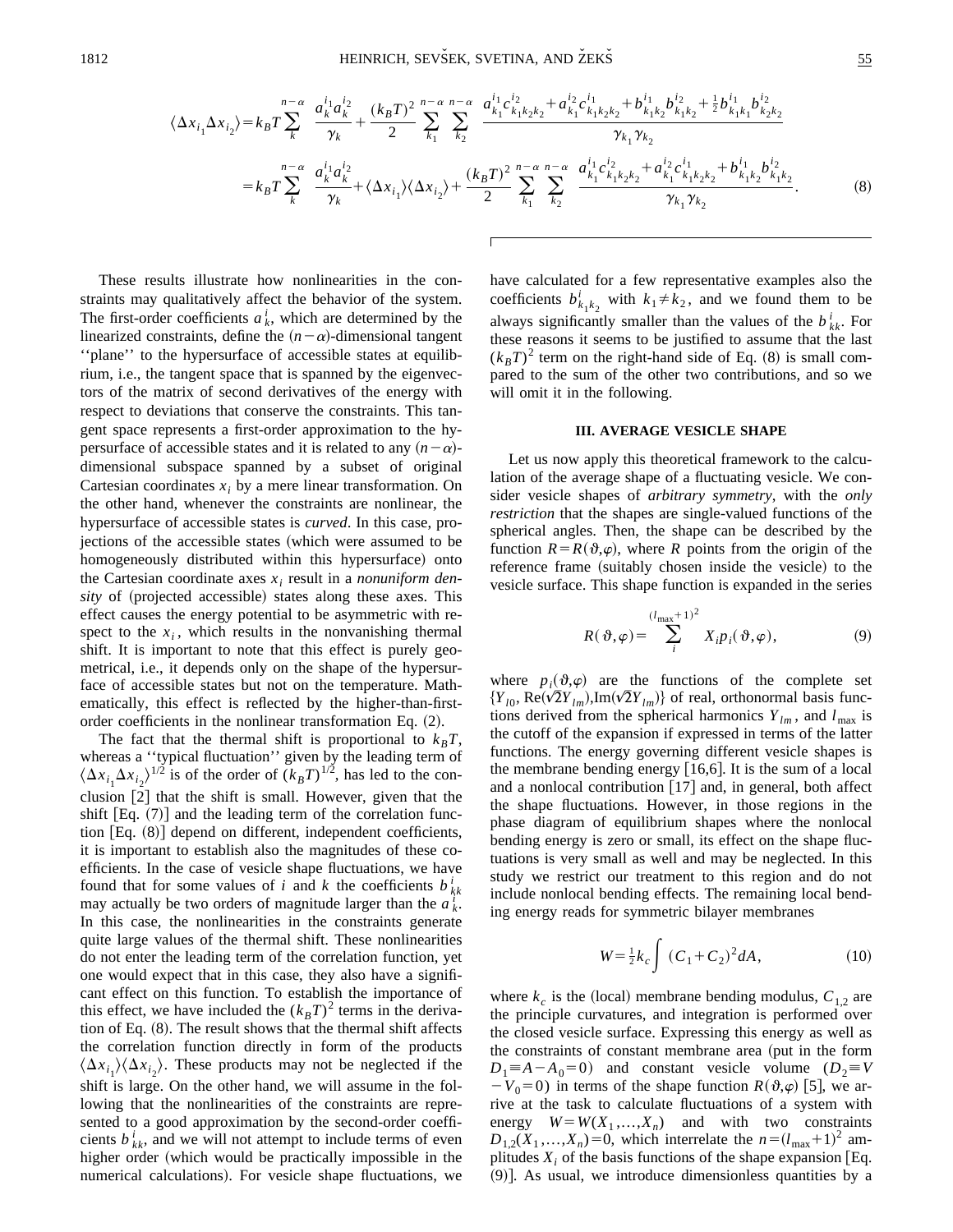normalization with respect to a sphere (with radius  $R<sub>S</sub>$ ) having the same surface area as the vesicle. To distinguish normalized quantities from the respective original ones, we denote all normalized quantities by small letters. Thus, for example, the energy *w* is measured in units of  $8\pi k_c$ , while  $r \equiv R/R<sub>S</sub>$ ,  $x<sub>i</sub> \equiv X<sub>i</sub>/R<sub>S</sub>$ ,  $c<sub>i</sub> \equiv C<sub>i</sub>R<sub>S</sub>$ , etc.

As the first step, we calculate the equilibrium shape at given membrane area and vesicle volume. For a given set of  $x_i$ , the values of model quantities (energy and constraints) and, as needed, of their first and second derivatives with respect to  $x_i$  are calculated numerically by a two-dimensional integration over the full solid angle. Using the generalized energy function

$$
w^* = w + \sum_{j}^{2} \lambda_j d_j \tag{11}
$$

that includes the constraints via Lagrange multipliers  $\lambda_i$ , the equilibrium values of amplitudes  $x_i$  and of Lagrange multipliers are obtained by the Ritz method described in detail in  $\lceil 5 \rceil$ .

To compute the thermal shift  $\langle \Delta x_i \rangle$ , we have to calculate the eigenvalues  $\gamma_k$  as well as the coefficients  $b_{kk}^i$  [Eq. (7)], whereas the third-order coefficients  $c_{k_1k_2k_3}^i$  are not needed. In the practical calculations we first choose arbitrarily a solution out of the solution space of the (underdetermined) conditions  $(3a)$  and  $(6a)$ . This solution space is most efficiently obtained by singular value decomposition of the  $2\times n$  matrix with elements  $(\partial d_j/\partial x_i)|_0$ . The chosen solution represents a with elements  $(\partial d_j/\partial x_i)|_0$ . The chosen solution represents a preliminary set of first-order coefficients denoted by  $\overline{a}_k^i$ . Imposing condition (3b) on preliminary second-order coeffi-<br>cients  $\overline{b}_k^i{}_k$ , making use of the equilibrium condition, and cients  $\overline{b}^i_{k_1k_2}$ , making use of the equilibrium condition, and introducing the generalized energy  $w^*$  [Eq.  $(11)$ ], the second derivatives of the energy with respect to the (preliminary) derivatives of the energy with resperation coordinates  $\overline{q}_k$  are found to be

$$
w_{k_1k_2} = \frac{\partial^2 \widetilde{w}}{\partial \overline{q}_{k_1} \partial \overline{q}_{k_2}}\bigg|_0 = \sum_{i_1}^n \sum_{i_2}^n \frac{\partial^2 w^*}{\partial x_{i_1} \partial x_{i_2}}\bigg|_0 \overline{a}_{k_1}^{i_1} \overline{a}_{k_2}^{i_2}.
$$

Next, the matrix with elements  $w_{k_1k_2}$  is diagonalized, which gives the eigenvalues  $\gamma_k$  [Eqs. (4) and (7)], while the eigenvectors determine the directions of tangent vectors to the subspace of accessible states at equilibrium. Thus the final first-order coefficients are given by

$$
a_k^i = \sum_j^{n-2} \overline{a}_j^i e_{jk},
$$

where  $e_{ik}$  is the *j*th element of the *k*th eigenvector. The coefficients  $b_{kk}^{i}$  are then obtained from the systems of linear equations given by conditions  $(3b)$  and  $(6b)$ . Finally, insertion of the results into Eq.  $(7)$  (where  $k_B T$  is now divided by  $8\pi k_c$ ) gives the thermal shift. It has been noted before [2] that contributions involving the zero eigenvalues corresponding to rigid-body motions have to be excluded from the sum in Eq.  $(7)$ .

Then, the average vesicle shape is given by  $[cf. Eq. (9)]$ 

$$
\langle r(\vartheta,\varphi) \rangle = \sum_{i}^{n} (x_i|_0 + \langle \Delta x_i \rangle) p_i(\vartheta,\varphi), \quad (12)
$$

where, as before,  $n=(l_{\text{max}}+1)^2$ . The mean-square deviation of the shape function  $r(\vartheta,\varphi)$  from its mean (variance) is

$$
\langle (r - \langle r \rangle)^2 \rangle = \langle r^2 \rangle - \langle r \rangle^2
$$
  
= 
$$
\sum_{i_1}^n \sum_{i_2}^n (\langle \Delta x_{i_1} \Delta x_{i_2} \rangle - \langle \Delta x_{i_1} \rangle \langle \Delta x_{i_2} \rangle) p_{i_1}(\vartheta, \varphi) p_{i_2}(\vartheta, \varphi).
$$

Using Eq.  $(8)$  and neglecting the last term on its right-hand side, we find

$$
\langle (r - \langle r \rangle)^2 \rangle = \frac{k_B T}{8 \pi k_c} \sum_{i_1}^n \sum_{i_2}^n p_{i_1}(\vartheta, \varphi) p_{i_2}(\vartheta, \varphi) \sum_{k}^{n-2} \frac{a_k^{i_1} a_k^{i_2}}{\gamma_k}.
$$
\n(13)

The square root of this expression gives the standard deviation of the shape function as a function of the spherical angles; it is a measure for the mean width of fluctuations at each point of the vesicle membrane.

Following Ref. [10], we call the area of the average shape "projected area"  $\langle A_p \rangle$ , while the volume of the average shape is called "projected volume" and is denoted by  $\langle V_p \rangle$ . The normalized deviations of these two quantities from their equilibrium values are given up to the order of  $k_B T$  by

$$
\langle \Delta a_p \rangle = \sum_{i}^{n} \left| \frac{\partial d_1}{\partial x_i} \right|_0 \langle \Delta x_i \rangle, \quad \langle \Delta v_p \rangle = \sum_{i}^{n} \left| \frac{\partial d_2}{\partial x_i} \right|_0 \langle \Delta x_i \rangle. \quad (14)
$$

Here  $\langle v_p \rangle = \langle V_p \rangle / \frac{4}{3} \pi R_S^3$ , whereas the apparent relative volume is defined with respect to a sphere whose surface area is the apparent projected area  $\langle A_p \rangle$ . Denoting by  $\hat{R}_s$  the radius of this sphere, this apparent relative volume is

$$
\langle \hat{v}_p \rangle = \frac{\langle V_p \rangle}{\frac{4}{3} \pi \hat{R}_S^3} = (v_0 + \langle \Delta v_p \rangle) \left( \frac{R_S}{\hat{R}_S} \right)^3
$$

$$
= \frac{v_0 + \langle \Delta v_p \rangle}{\left( 1 + \langle \Delta a_p \rangle \right)^{3/2}} \approx v_0 + \langle \Delta v_p \rangle - \frac{3}{2} v_0 \langle \Delta a_p \rangle. \quad (15)
$$

#### **IV. NUMERICAL RESULTS AND DISCUSSION**

Our numerical calculations concentrate on the shape fluctuations of vesicles with relative volumes  $v_0$  ranging from 0.8 to 0.95. The equilibrium shapes of these vesicles are axisymmetric with an additional reflection plane containing the equator. The membrane bending modulus is taken to be  $k_c = 10^{-19}$  J, a typical value for phospholipid bilayers [18]. The temperature is chosen to be  $T=293$  K. In the numerical computations, the largest possible value of the cutoff  $l_{\text{max}}$  of the expansion of the shape function Eq.  $(9)$  is limited by the available computer memory. Presently, we are able to use  $l_{\text{max}}$  values up to 25.

Before turning to the calculation of the thermal shift it is useful first to rule out possible effects of an insufficient accuracy of the method due to too small values of  $l_{\text{max}}$ . This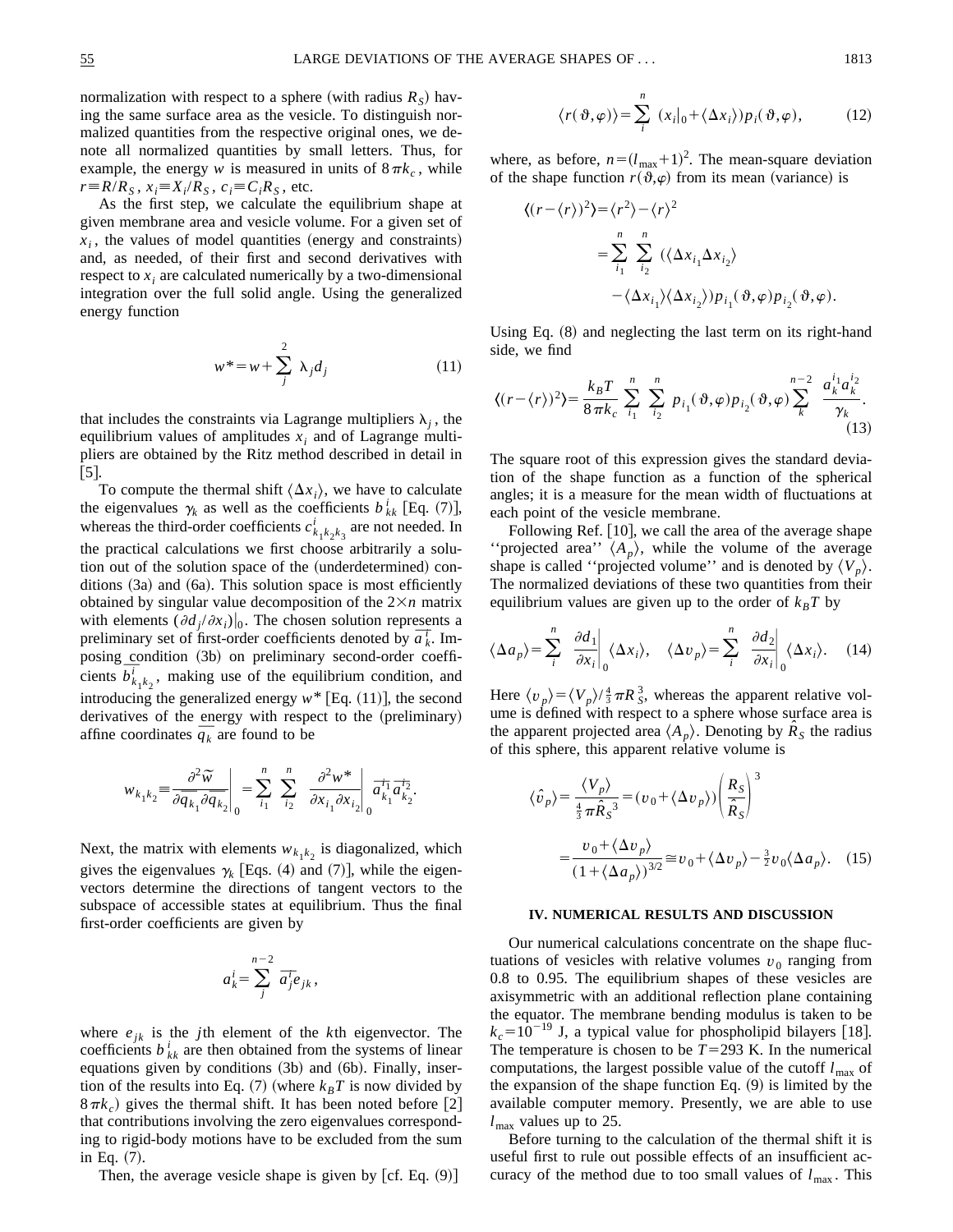

FIG. 1. Smallest nonzero eigenvalues  $\gamma_k$  of the matrix of second derivatives of the normalized bending energy with respect to deformations that conserve the constraints, as obtained at different values of the cutoff *l*max of the shape expansion. Twofold degenerate eigenvalues are marked by filled circles. These values were calculated for an axisymmetric equilibrium shape with a relative volume  $v_0$ =0.95. Physically, the eigenmodes of an axisymmetric equilibrium shape group into sectors that are characterized by a given value of  $|m|$  and either all possible even or all possible odd *l*'s. If the eigenvalues are numbered in ascending order, the first five correspond to rigid-body motions and are zero (not shown). The pair of the smallest two nonzero eigenvalues [series  $(a)$ ] corresponds to  $|m|=2$ , even-*l* deformations breaking the rotational symmetry in the direction of shapes with symmetry  $D_{2h}$ . The next eigenvalue [represented by open circles, series  $(b)$ ] corresponds to the  $m=0$ , odd-*l* deformation breaking the up-down mirror symmetry and leading to pearlike shapes.

can be done by inspecting the smaller eigenvalues  $\gamma_k$  [Eq.  $(4)$ , which should not depend on  $l_{\text{max}}$ . For axisymmetric shapes there are five zero eigenvalues corresponding to rigidbody motions. We have ''tuned'' the accuracy of our numerical computations such that at  $v_0=0.95$ , the calculated values of these five eigenvalues are for  $l_{\text{max}} \geq 15$  all smaller than  $10^{-7}$ . Another characteristic of axisymmetric shapes is that all eigenvalues corresponding to deformations breaking the rotational symmetry (i.e.,  $m \neq 0$  deformations) are twofold degenerate, which is due to the equivalence of deformations in the directions  $\varphi=0$  and  $\pi/2$ , respectively. Figure 1 shows the smallest *nonzero* eigenvalues (i.e., those that dominate the near-equilibrium behavior of the fluctuating shape) calculated for  $v_0=0.95$  as functions of  $l_{\text{max}}$ . It is seen that already at  $l_{\text{max}}=6$  the "true" values of these eigenvalues are reproduced with a very high accuracy. By inspecting *all*  $(l_{\text{max}}+1)^2$  eigenvalues as computed for different  $l_{\text{max}}$  values we found that most eigenvalues remain unaffected by an increase of  $l_{\text{max}}$ . Only those  $4l_{\text{max}}$  eigenvalues that are the largest ones at a given  $l_{\text{max}}$  experience a noticeable correction when their values are computed at the next higher value of  $l_{\text{max}}$ . However, these eigenvalues are so large (their values being of the order of  $l_{\text{max}}^4$  that they matter little for the fluctuations. It should be mentioned that at lower relative volumes, the eigenvalues ''stabilize'' only at higher values of  $l_{\text{max}}$ . For example, at  $v_0=0.8$  any result obtained with  $l_{\text{max}}$  <16 will involve significant uncertainties caused by an inaccurate assessment of the true eigenvalues. This somewhat restricts also the applicability of the present method to vesicles with relative volumes  $v_0 \ge 0.8$ , although principally



FIG. 2. Linear dependences of the thermal shifts  $\langle \Delta x_{(2j,0)} \rangle$  (for  $j=0, \ldots, 4$  on the natural logarithm of  $l_{\text{max}}$ . The straight lines were obtained from linear fits to the numerically calculated ''data points'' in the *l*<sub>max</sub> range from 12 to 25. The parameters are  $v_0$ =0.95,  $k_c$ =10<sup>-19</sup> J, and *T*=293 K.

one could extend (at the cost of computer time and memory usage) the range of volumes down to  $v_0 \approx 0.6$  by using higher values of  $l_{\text{max}}$ . Relative volumes smaller than  $v_0 \approx 0.6$  cannot be considered because of the limitation of the present method to shapes that are single-valued functions of the spherical angles.

Using Eq.  $(7)$  we have calculated the thermal shifts at different values of  $l_{\text{max}}$ . For an equilibrium shape of given symmetry, linear net shifts occur only in the symmetryconserving modes  $(cf. [2])$  because all symmetry-breaking fluctuations ''average out.'' For the axisymmetric equilibrium shapes considered here, the symmetry-conserving modes are characterized by  $m=0$  and even values of *l*. Identifying the indices  $i$  of amplitudes  $x_i$  of these modes with the corresponding pairs  $(2j,0)$  of indices of spherical harmonics  $Y_{2j,0}$ , Fig. 2 shows for  $j=0, \ldots, 4$  the thermal shifts obtained at  $v_0$ =0.95 as functions of the natural logarithm of  $l_{\text{max}}$ . It is clearly seen that the thermal shift in these modes depends on  $l_{\text{max}}$ . This can be understood by taking into account that for nonlinear constraints, adding degrees of freedom by increasing *l*max results in an uneven change of the density of projected (accessible) states along the Cartesian coordinate axes  $x_i$ . Since, in general, more states are added at a distance from equilibrium than in its close vicinity, the (absolute) thermal shift increases with  $l_{\text{max}}$ . By inspecting the values of the coefficients  $b_{kk}^{i}$  we found that *every* added degree of freedom affects, through the nonlinear constraints, the shifts in *all* symmetry-conserving modes. For the modes depicted in Fig. 2, the shift is already quite large at the highest  $l_{\text{max}}$ value used. It is worth comparing the squares of these thermal shifts  $\langle \Delta x_{(2j,0)} \rangle^2$  with the lowest-order contributions to the mean squares  $\langle \Delta x_{(2j,0)}^2 \rangle$ . The latter values are readily obtained from the first term on the right-hand side of Eq.  $(8)$ . For  $j=0,1,2$  the leading terms of the mean squares are found to be *smaller* than the respective values of  $\langle \Delta_{x(2j,0)}^x \rangle^2$  at  $l_{\text{max}}=25$  (for example, the leading term of  $\langle \Delta x \frac{2}{(2,0)} \rangle$  is as small as  $2.54\times10^{-5}$ , while  $\langle \Delta x_{(2,0)} \rangle^2 \approx 0.005$  54). Since the mean squares may not be smaller than the respective squares of the mean values, this means that omission of the large term proportional to  $(k_B T)^2$  in Eq. (8) (being just the squared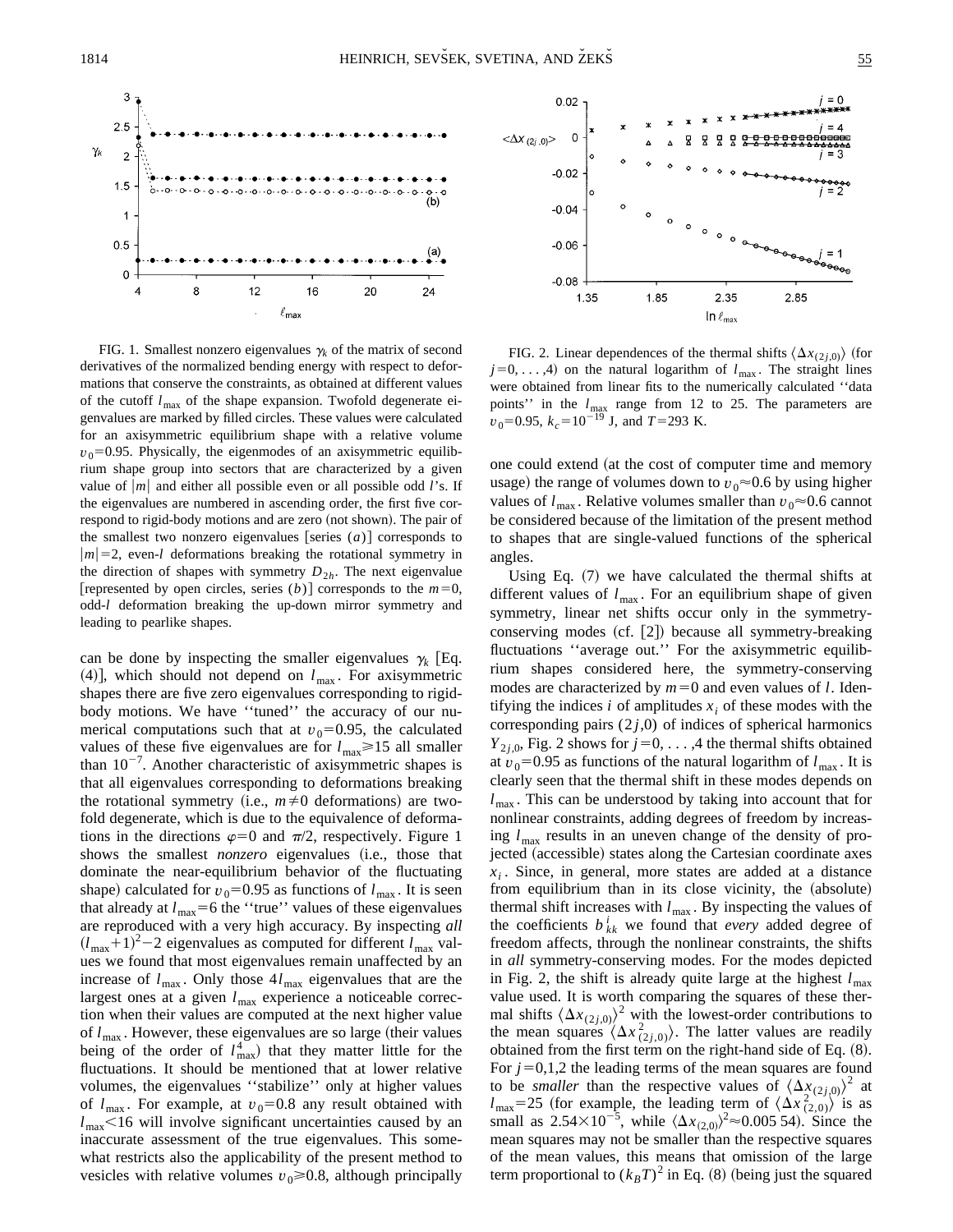

FIG. 3. Normalized shape functions  $r(\vartheta,\varphi)$  of the equilibrium shape (*a*), of the average shape as calculated for  $l_{\text{max}}=25$  (*b*), and of the approximate average shapes estimated by extrapolation to  $l_{\text{max}}=10^3$  (*c*),  $l_{\text{max}}=10^4$  (*d*), and  $l_{\text{max}}=10^5$  (*e*). All shapes are axisymmetric; therefore, the shape functions are shown in dependence of  $\vartheta$ . The parameters are the same as in Fig. 2.

shift itself) leads to meaningless values of the mean squares for these modes.

The results shown in Fig. 2, along with the analogous results obtained for the other modes and at different relative volumes, give us high confidence that the dependence of  $\langle \Delta x_{(2j,0)} \rangle$  on  $l_{\text{max}}$  is logarithmic. Linear regressions to the numerically calculated dependences of  $\langle \Delta x_{(2 i,0)} \rangle$  on the natural logarithm of  $l_{\text{max}}$  (taking only the "data points" obtained for  $l_{\text{max}} \ge 12$ ) yielded practically ideal fits. The fitted straight lines are included in Fig. 2. Writing this dependence in the form

$$
\langle \Delta x_i \rangle = \frac{k_B T}{8 \pi k_c} \left( \mu_i \text{ln} l_{\text{max}} + \eta_i \right),\tag{16}
$$

the coefficients  $\mu_i$ ,  $\eta_i$  can thus be determined with high accuracy from our results obtained for the relatively small range of  $l_{\text{max}}$  values that can be handled numerically. [For those values of  $i$  in Eq.  $(16)$  that correspond to symmetrybreaking deformations, of course,  $\mu_i = \eta_i = 0$ . Assuming that this logarithmic dependence reflects the actual physical behavior correctly, we can readily estimate the (approximate) overall thermal shifts comprising the contributions of all degrees of freedom up to a realistic cutoff  $l_{\text{max}}$ . The magnitude of such a cutoff may be obtained by identifying *l*max  $=\sqrt{A_0 / A_{\text{mol}}}$ , where  $A_0 = 4 \pi R_S^2$  is the membrane area and  $A_{mol}$  is the typical area occupied by one (or a few) lipid molecule $(s)$  in the vesicle membrane. For giant vesicles, i.e., vesicles whose fluctuations may be observed in a light microscope,  $R<sub>S</sub>$  ranges from 5 to 50  $\mu$ m, while  $A<sub>mol</sub> \approx 0.6$ –0.7  $nm<sup>2</sup>$  is typical for a single lipid molecule. Thus  $l_{\text{max}} \approx 10^3 - 10^5$ , where  $l_{\text{max}}$  increases linearly with the characteristic vesicle size  $R<sub>S</sub>$ . For various values of  $l<sub>max</sub>$ , we have estimated the overall values of the thermal shifts in the low-*l* modes  $(l \le 16)$  and calculated the corresponding approximate average shapes using Eq.  $(12)$ . Figure 3 shows for  $v_0=0.95$ the resulting shape functions together with that of the equilibrium shape. The large difference between the average shape obtained by extrapolation to the cutoff  $l_{\text{max}}=10^5$  and the equilibrium shape is illustrated in Fig.  $4(a)$ . The analo-



FIG. 4. (a) Comparison of the equilibrium shape (part on the left) with the approximate average shape (part on the right) obtained by extrapolation to  $l_{\text{max}}=10^5$  [ $v_0=0.95$ ; cf. curve (*e*) in Fig. 3]. Both shapes were cut in half along the axis of rotation; one-half of each is shown. (b) Illustration of the analogous result obtained at  $v_0$ =0.8. The parameters are  $k_c$ =10<sup>-19</sup> J and *T*=293 K.

gous result obtained at  $v_0=0.8$  is shown in Fig. 4(b). Using Eq.  $(13)$  we have also calculated the standard deviations  $\langle (r - \langle r \rangle)^2 \rangle^{1/2}$  at  $l_{\text{max}} = 25$  (the variances show only a minor dependence on  $l_{\text{max}}$  and converge fast) for  $v_0=0.95$  and 0.8. These standard deviations are included in the contour plots of the average shapes [Figs.  $5(a)$  and  $5(b)$ ], where they denote the mean width of visible fluctuations about the mean shapes.



FIG. 5. Contour plots of the equilibrium shape (on the left) and of the average shape as obtained for  $l_{\text{max}}=10^5$  (on the right, thick line) at (a)  $v_0=0.95$  and (b)  $v_0=0.8$ . The contour of the average shape is enclosed by thin lines denoting the mean width of visible fluctuations about this average shape. All shapes are axisymmetric; the vertical axis of rotation is included in each plot. The parameters are the same as in Fig. 4.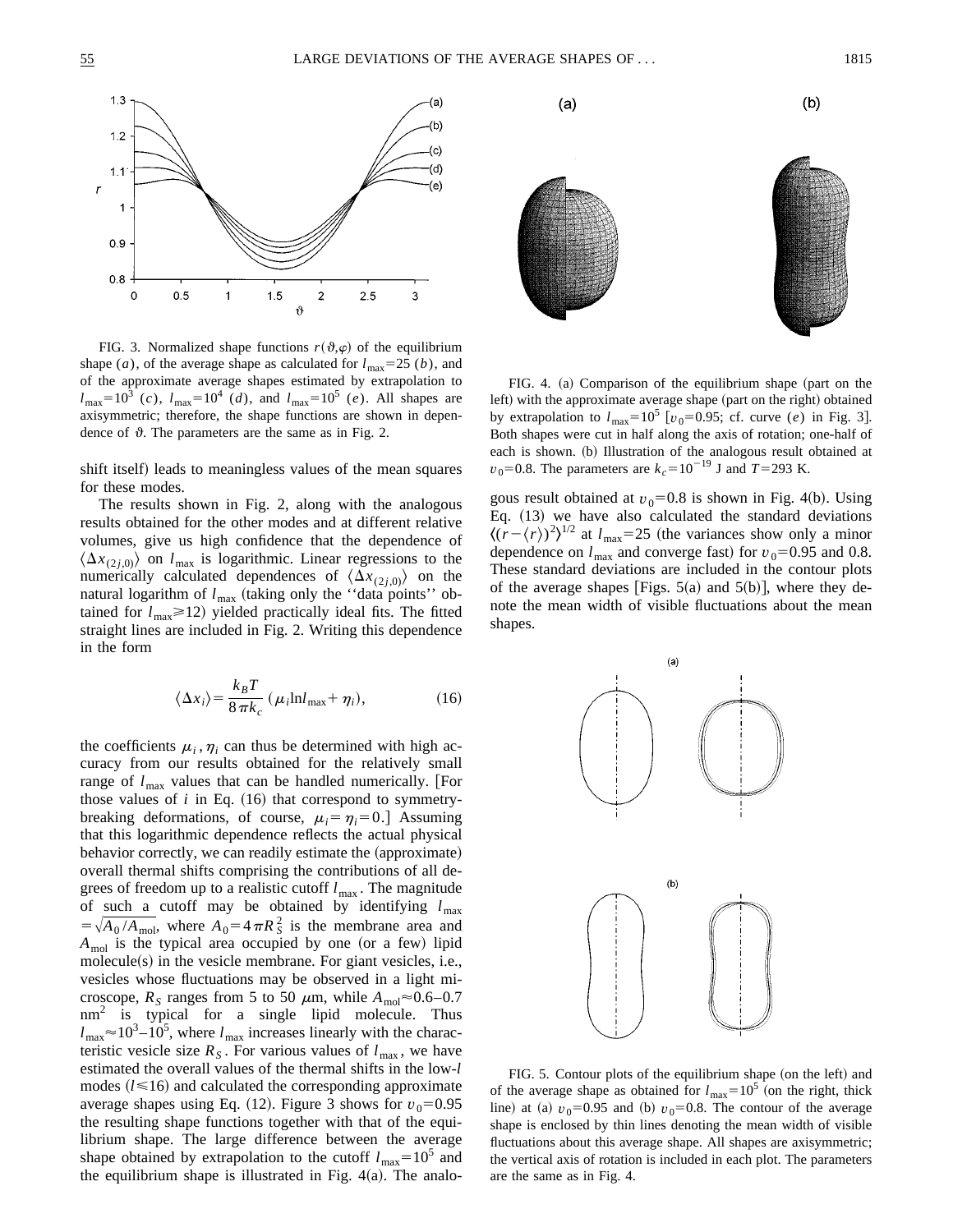It is important to note that only the average shape, modulated by visible fluctuations, can be observed in an optical microscope. As illustrated in Figs. 4 and 5, this average shape may substantially deviate from the equilibrium shape. The thermal shift causes an apparently ''static'' deformation that may be significantly larger than the visible shape undulations and so it should be easily detectable in a light microscope. However, for this, one would need an accurate measure of the true values of the membrane area and the vesicle volume because these are basic control parameters determining the equilibrium shape. The only information about these parameters that has been used so far in the analysis of experimental observations was obtained from measurements of the visible vesicle contours. As mentioned above, such measurements can at most give the surface area and the volume of the average shape, i.e., the *projected* membrane area and the *projected* vesicle volume. Their deviations from the respective equilibrium values are given by Eqs.  $(14)$ . Using Eq.  $(16)$ , these deviations are rewritten as

$$
\langle \Delta a_p \rangle = \frac{k_B T}{8 \pi k_c} \sum_{i}^{n} \left. \frac{\partial d_1}{\partial x_i} \right|_0 (\mu_i \ln l_{\text{max}} + \eta_i)
$$

$$
= \frac{k_B T}{8 \pi k_c} (\mu^{(a)} \ln l_{\text{max}} + \eta^{(a)}) \tag{17}
$$

and analogously

$$
\langle \Delta v_p \rangle = \frac{k_B T}{8 \pi k_c} \left( \mu^{(v)} \text{ln} l_{\text{max}} + \eta^{(v)} \right),\tag{18}
$$

where

$$
\mu^{(a,v)} \equiv \sum_{i}^{n} \left. \frac{\partial d_{1,2}}{\partial x_{i}} \right|_{0} \mu_{i}, \quad \eta^{(a,v)} \equiv \sum_{i}^{n} \left. \frac{\partial d_{1,2}}{\partial x_{i}} \right|_{0} \eta_{i}. \quad (19)
$$

Both the values of  $(\partial d_j/\partial x_i)|_0$  (*j*=1,2), as well as of the coefficients  $\mu_i$  and  $\eta_i$ , converge fast towards zero as *i* is increased. Thus one may use relatively low values for the upper limit  $n$  in the sums in Eqs.  $(19)$  to obtain the coefficients  $\mu^{(a)}$ ,  $\eta^{(a)}$ ,  $\mu^{(v)}$ , and  $\eta^{(v)}$  to a good approximation. At different relative volumes, we have estimated these sums by taking into account the first nine nonvanishing contributions. The coefficients  $\mu^{(v)}$  of the logarithmic  $l_{\text{max}}$  dependence of the projected volume were found to be so small that significant effects of roundoff and truncation errors cannot be excluded. However, this small logarithmic contribution may safely be neglected even for large  $l_{\text{max}}$  values, so that the deviation of the projected volume from the equilibrium volume can be taken to be constant and proportional to  $\eta^{(v)}$ . All other coefficients show clear dependences on the relative vesicle volume that are depicted in Figs.  $6(a)$  and  $6(b)$ . The dependence shown in Fig.  $6(a)$  indicates that for closed vesicles, the logarithmic dependence of the area reduction cannot be described by a universal constant or by a universal constant *alone*. Yet the range of values is in very good agreement with the value  $\mu_{\text{flat}}^{(a)} = -2$  obtained in [10,12,13] for flat membranes. The dependence of  $\mu^{(a)}$  on the relative volume  $v<sub>0</sub>$  could also not be explained by the presence of a constant (but volume-dependent) surface tension because such a tension would show up only in the coefficient  $\eta^{(a)}$  (cf. [10]). In



FIG. 6. (a) Coefficient  $\mu^{(a)}$  of the logarithmic  $l_{\text{max}}$  dependence of the relative deviation  $\langle \Delta a_p \rangle$  of the projected area from the true membrane area  $[cf. Eq. (17)]$  as a function of the relative vesicle volume  $v_0$ . (b) Analogous plot showing the dependences of the coefficients  $\eta^{(a)}$  [Eq. (17)] and  $\eta^{(v)}$  [Eq. (18)] on  $v_0$ . The parameters are the same as in Fig. 4.

our opinion, it is the combination of the two constraints, causing both a membrane tension *and* a pressure difference across the membrane (where both may fluctuate in order to conserve the constraints near equilibrium), that is responsible for the dependence shown in Fig.  $6(a)$ .

For practical purposes, we may conclude from our numerical calculations that area and volume measurements based on the analysis of the visible vesicle contours will generally result in too small values of both the membrane area and the vesicle volume. While the reduction of the effective volume can be taken to be constant and relatively small, one has to be aware that area measurements may substantially underestimate the true membrane area, with an error that depends logarithmically on the vesicle size. In the interpretation of experimental observations, it is common to combine the results of these two measurements into a single control parameter. This is the (apparent) relative volume, i.e., the renormalized projected relative volume given by Eq.  $(15)$ . With Eq.  $(16)$  it becomes

$$
\langle \hat{v}_p \rangle = v_0 + \frac{k_B T}{8 \pi k_c} \{ (\mu^{(v)} - \frac{3}{2} v_0 \mu^{(a)}) \ln l_{\text{max}} + \eta^{(v)} - \frac{3}{2} v_0 \eta^{(a)} \}.
$$
\n(20)

Table I gives estimates of  $\langle \hat{v}_p \rangle$  for different relative volumes and  $l_{\text{max}}$  values. It is seen that the measured values of this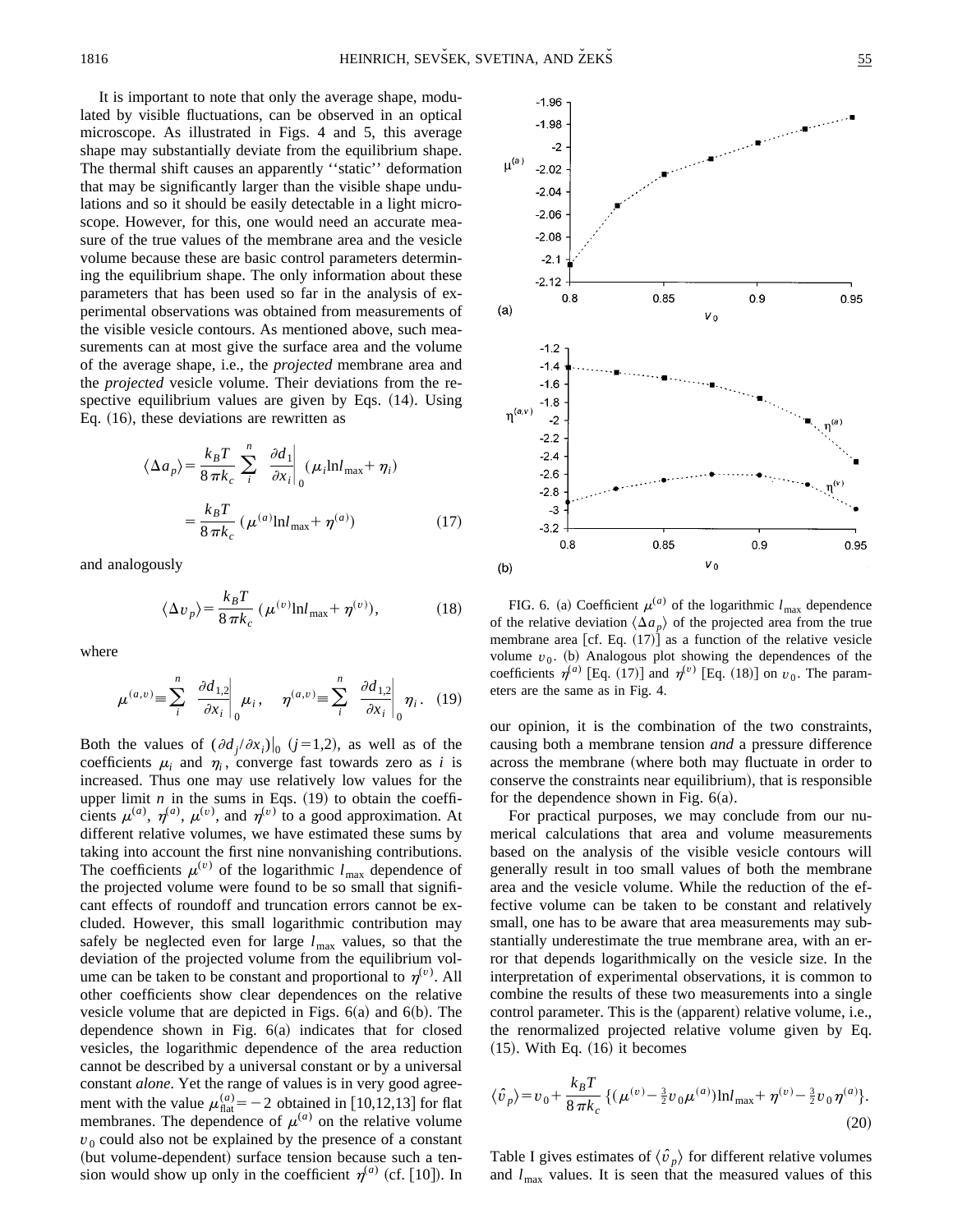TABLE I. Estimates of the apparent relative volume  $\langle \hat{v}_p \rangle$  [Eq.  $(20)$ ] for different values of the true relative volume  $v_0$  and at

|       | $\langle{\hat v}_p\rangle$ |                         |                         |
|-------|----------------------------|-------------------------|-------------------------|
| $v_0$ | $l_{\text{max}} = 10^3$    | $l_{\text{max}} = 10^4$ | $l_{\text{max}} = 10^5$ |
| 0.8   | 0.825                      | 0.835                   | 0.844                   |
| 0.85  | 0.877                      | 0.887                   | 0.896                   |
| 0.9   | 0.929                      | 0.939                   | 0.949                   |

important control parameter are likely to contain errors as large as 5% or even larger, depending on the value of the bending modulus  $k_c$ . Thus an independent measure of membrane area and vesicle volume could greatly increase the accuracy of experimental data obtained from the analysis of vesicle contours. Such a measurement is feasible by combining the contour analysis with a subsequent micropipette aspiration of the observed vesicle. The latter technique gives quite accurate values for membrane area and vesicle volume  $(cf., e.g., [19,18]$ . In addition, since the area-expansivity modulus of vesicle membranes can readily be established by micropipette aspiration, such a measurement could help to decide whether or not the observed vesicle is unilamellar.

Similar arguments apply to measurements of the membrane bending modulus  $k_c$  that are based on the analysis of thermal vesicle shape fluctuations. A logarithmic correction of *kc* caused by invisible, short-wavelength undulations of flat membranes frequently has been discussed in the literature (e.g.,  $[11-13]$ ). Yet for closed membranes subject to both constraints of constant area and volume the problem is more complex, and the theoretical results obtained so far allow us at most to conclude that the  $k_c$  values deduced from fluctuation experiments are effective values, i.e., that they are different from the true bending modulus of a given type of membrane. An important point illuminated by the present study is that  $k_c$  measurements employing vesicle shape fluctuations can only be based on the *variances* of amplitudes of basis functions, because only the average shape can be determined from observations of the vesicle contours, whereas no direct information about the equilibrium shape is available. In order to deduce the value of  $k_c$  from the measured variances, one has to compare these variances with the corresponding theoretical predictions. However, since the predicted variances depend on the location of the vesicle in the phase diagram of equilibrium shapes, such predictions can only be made if the relative volume of the vesicle is known. In view of the results of Table I, this leads to a first uncertainty concerning the deduced  $k_c$  values. But even if the true relative volume could be estimated to a satisfactory degree of accuracy, one would still face the additional problem of a correct determination of the characteristic vesicle size  $R<sub>S</sub>$ that enters the variances quadratically. If this characteristic size is estimated from the analysis of vesicle contours, the measurements will rather give the apparent vesicle size  $\hat{R}_s$ . Thus the measured *effective* bending modulus  $\hat{k}_c$  would be related to the true modulus by

$$
\hat{k}_c = k_c \left(\frac{\hat{R}_S}{R_S}\right)^2
$$
  
=  $k_c (1 + \langle \Delta a_p \rangle) = k_c + \frac{k_B T}{8 \pi} (\mu^{(a)} \ln l_{\text{max}} + \eta^{(a)}),$  (21)

which would give a value significantly smaller than  $k_c$ . It is noteworthy that for  $\mu_{\text{flat}}^{(a)} = -2$  [cf. Fig. 6(a) and the above discussion on the logarithmic area reduction; Eq.  $(17)$ ], this particular decrement of the bending modulus is in agreement with the result obtained in  $[12]$ . However, application of Eq.  $(21)$  to the interpretation of experimental observations would still leave the difficult task to estimate the relative volume of the vesicle. Therefore, this equation merely illustrates that the correction of the bending modulus is rather sensitive to the way in which the measurements are performed and to the use of any additional information about the vesicle parameters. Thus the deduction of the true bending modulus from fluctuation experiments seems to be generally problematic. On the other hand, most of these problems could be eliminated by an independent measurement of the vesicle's area and volume, e.g., by pipette aspiration as suggested above [20]. Furthermore, the present formalism enables us to systematically explore the behavior of a fluctuating vesicle in dependence on its location in the phase diagram of equilibrium shapes, and so it may provide another way to establish appropriate procedures for the interpretation of experimental results.

On conclusion of this section, it seems appropriate to comment on a few limitations of the present approach. First of all, our central result, the logarithmic dependence of the thermal shift on the number of degrees of freedom, was deduced from the results of our numerical calculations. It is left to future studies to verify this interesting finding analytically. Yet, considering that analytical approaches often involve a number of simplifying assumptions, a numerical treatment seems well justified when one's task is to simulate an experimental situation as accurately as possible. It should be mentioned that we have also applied the present formalism to the commonly used second-order model  $(e.g., [3])$  that employs a second-order Taylor expansion in terms of the deviations of the vesicle shape from a sphere and that is valid only for nearly spherical vesicles. Within this model, the logarithmic dependence of the thermal shift can easily be derived analytically and the resulting coefficients agree well with those obtained by the present approach for nearly spherical vesicles. The details of this calculation have not been included in this paper mainly for the reason that some basic assumptions of our formalism break down for nearly spherical vesicles with relative volumes  $v_0$  close to 1. In short, the problems are that (i) the subspace of states allowed by the constraints contracts into one point as  $v_0 \rightarrow 1$ , i.e., it is inadequate to allow infinitely large limits of integration in the integrals entering the expectation values, and (ii) the energy of the accessible states becomes more and more degenerate, so that the restriction to harmonic terms in the energy expansion is not justified anymore. In this case the results of the present approach, while mathematically still correct, would have little physical meaning. For this reason, we have chosen  $v_0$ =0.95 as the upper limit of relative volumes considered in this paper. Larger relative volumes would also cause another